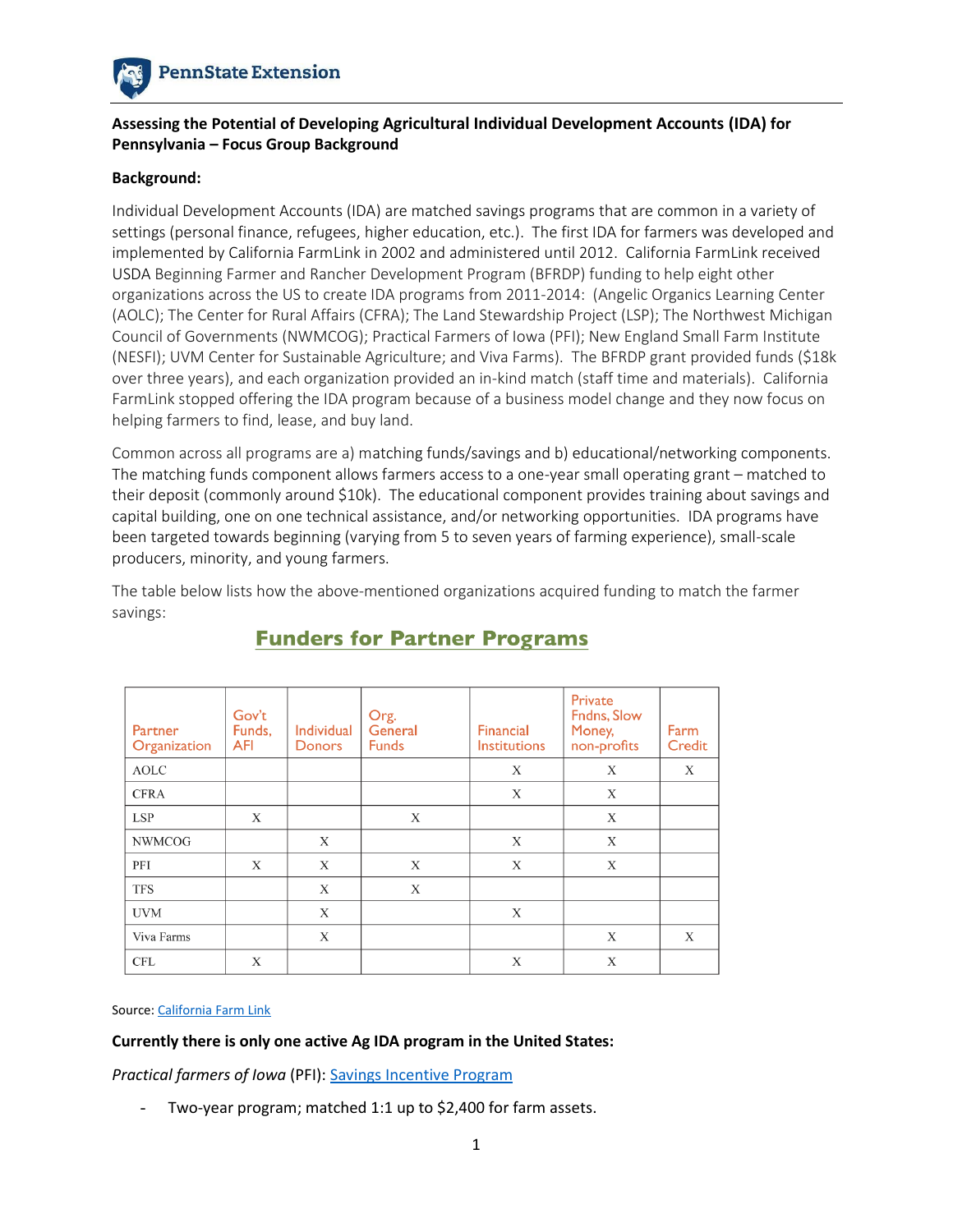## **PennState Extension**

- Eligibility requirements:  $<$  7 years farming, member of PFI
- Participating farmers: 2-40 acres farms, horticultural growers, small livestock
- Funds are mainly used for: vehicle down payment, land, fencing, greenhouse, equipment, feeders, planting equipment.
- Educational component focuses on: business plan support, network building, event participation (no formal educational program attendance required)  $\rightarrow$  focus on mentorship.
- Program financed through annual fundraiser campaign (community support days, collaboration with Whole Foods)
- Typically get 15 applications/year; 12 accepted; selection by committee (PFI members, farmers, former participants)

### **Advantages of IDAs:**

- Small grants, access to capital
- Networking/educational opportunity
- Target specific groups of farmers (young, beginning, socially disadvantaged)
- Create visible community impact of organizations that administer and financially support the program.

### **Disadvantages of IDA's:**

- Administration costs (set up, execution, fundraising)
- A small number of farmers benefit/year (highly dependent on design)

*During the focus group, we would like to gauge your opinion about the opportunity to establish an agricultural IDA program in Pennsylvania. Please see the questions we will discuss below:* 

### **Focus Group Questions:**

- 1) Based on your experience, do you think there is a need for an agricultural IDA program in Pennsylvania?
- 2) Who would be the target group for an IDA program in PA?
	- a) How does your organization/do you define new and beginning farmers? (Length of farm experience)
	- b) Socially disadvantaged/minority farmers, young farmers
	- c) Type of farm
	- d) Location
- 3) What are the existing resources (educational and financial) available to the above-identified group(s)?
	- a) Are they competing or complementary to a potential IDA program?
- 4) How would an IDA program be beneficial for the group of farmers described above?